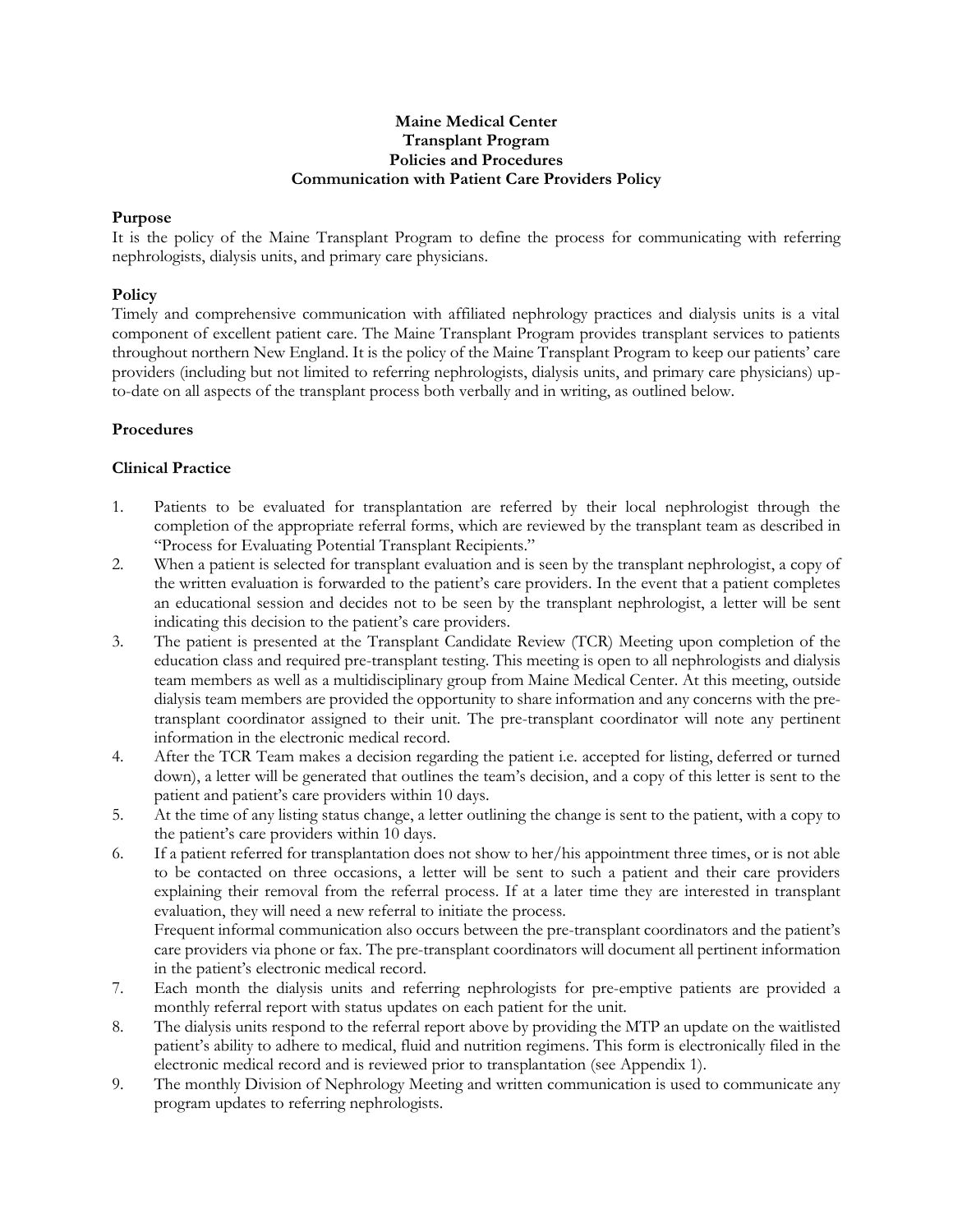Maine Medical Center Transplant Program Policies and Procedures Communication with Patient Care Providers Policy Page 2 of 3

## **Administrative Practice**

- 1. MTP will communicate changes in key personnel to nephrology practices and dialysis units in writing or via verbal communication in Nephrology Department meetings.
- 2. MTP will communicate in writing and during the TCR meetings changes in patient selection criteria. Additionally, current selection criteria (and all MTP policies) are available on the Maine Transplant Program website.

Original Date: 1/25/10

Revision Dates: 10/3/12; 11/1/16, 6/8/17, 6/16/20

This policy was reviewed and approved at QAPI on 6/26/20

Policy Champion: John P. Vella, MD, FACP, FRCP, FASN, FAST – Director of Nephrology and Transplantation